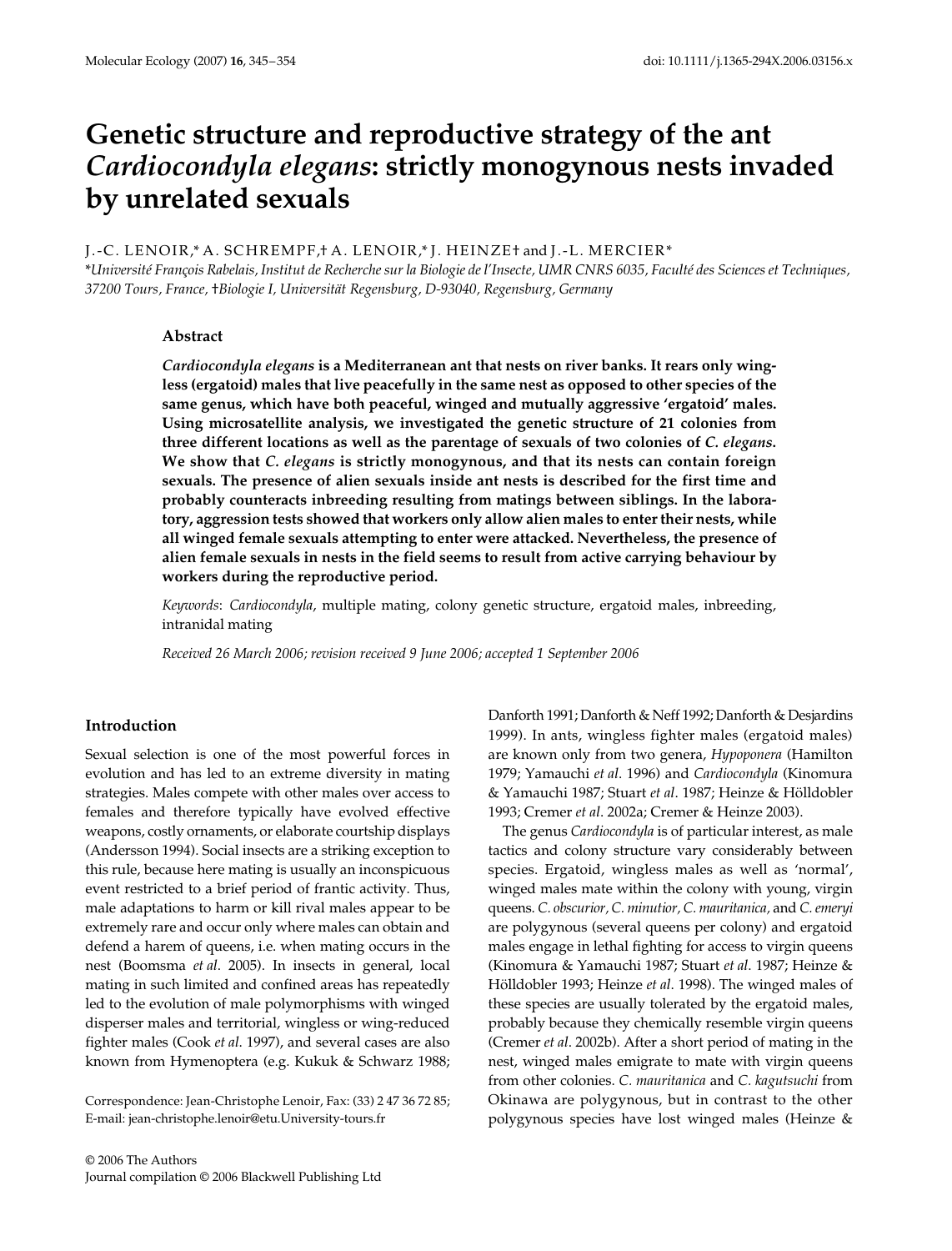Hölldobler 1993; Heinze *et al*. 2005). Finally, *C. elegans*, *C. batesii, C. ulianini* and several other Eurasian species are monogynous (a single queen per nest) and also lack winged males. In contrast to the polygynous species, ergatoid males of monogynous species appear to be mutually tolerant (Boomsma *et al*. 2005; Schrempf *et al*. 2005).

While several previous studies have focused on polygynous *Cardiocondyla*, comparatively little is known on monogynous species. Here we study *Cardiocondyla elegans* (Emery, 1869), a species lacking both winged males and seemingly also premating dispersal of the female sex (ergatoid males are supposed to stay in their maternal nest during all their life and consequently mate with sisters, like in other *Cardiocondyla* species), which is supposed to lead to inbreeding. As in other *Cardiocondyla* (Heinze & Hölldobler 1993), ergatoid males have a continuous spermatogenesis and are able to mate with numerous winged female sexuals in the nest during the whole mating period in late summer and fall. Thereafter, males die and the inseminated, but still winged, female sexuals remain inside the nests for hibernation. They leave their nests and disperse on the wing or on foot in spring. We investigated how this peculiar life history affects the colony and population structure and how inbreeding depression is avoided.

## **Materials and methods**

## *Study site and species*

*Cardiocondyla elegans* colonies are monogynous (only one wingless queen was found in each excavated nest) and have only mutually tolerant ergatoid males. One nest can contain several hundred workers (mean  $\pm$  SD = 204.43  $\pm$ 182.09; range: [15–802], *N* = 42), about 5 males (5.27 ± 4.31; range:  $[1-17]$ ,  $N = 37$ ) and dozens of winged females (76.64 ± 78.15; range: [2–367], *N* = 42) (J-C Lenoir & J-L Mercier unpublished data).

We investigated 226 workers from 21 colonies collected during the summer (June till August) 2004 at three different sites separated by at least 200 km: Montlouis sur Loire (Indre et Loire, France, colonies 'M'), Carennac and Pinsac (Lot, France, colonies 'C' and 'P'), and Chemilly (Allier, France, colonies 'A'). All studied populations were located on the sand banks of the rivers Loire, Dordogne, and Allier, respectively.

For one colony each from Montlouis sur Loire and Chemilly, we also genotyped all males found in the nest (*N* = 8 and 3), 10 winged females, and the sperm of their spermathecae.

#### *Microsatellite analysis of individuals and sperm*

Five specific polymorphic microsatellites of *Cardiocondyla elegans*(CE2–3A, CE2–4A, CE2–5D, CE2–12D and CE2–4E)

(Lenoir *et al*. 2005) were used to determine the genotype of workers, males, winged females and the sperm. DNA was extracted from individual ants using a Puregene DNA Isolation Kit (Gentra Systems), according to Foitzik & Herbers (2001). For the analysis of sperm, winged females were kept in 96% ethanol for approximately 10 days to dehydrate the tissue. Thereafter, they were dissected in distilled water, the spermatheca was isolated and its membrane was crushed to release the dried pellet of sperm. Thus, only male material was used for sperm analysis. Sperm DNA was extracted using the protocol by Chapuisat (1998): sperm was incubated for 2 h at 37 °C in a final concentration of 0.05 mg/mL proteinase K, 1.75 µm SDS and 20 mm DTT. Proteinase K was then inactivated by heating the lysate at 95 °C for 10 min and this solution was used in polymerase chain reactions (PCR).

PCR (Biometra T1 thermocycler, Whatman) was carried out in a final 20 µL reaction volume containing 1–50 ng DNA, 10× polymerase buffer (50 mm KCl, 0.1% Triton X-100, 10 mm Tris-HCl), 2 mm MgCl<sub>2</sub>, 200 μm per dNTP (MBI Fermentas), 0.6 µm unlabelled reverse primer, 0.6 µm labelled (TET, FAM and HEX dyes) forward primer, 0.5 U *Taq* DNA polymerase (Q BIOgene). PCR was performed using the following program: initial denaturation step at 94 °C (3 min), followed by 40 cycles at 94 °C (45 s), 60 °C (45 s) and 72 °C (45 s), with a final extension step at 72 °C (7 min). PCR products were visualized on an ABI PRISM 310 Genetic Analyser (PE Biosystems), and allele size was analysed by using genescan 500 size standard (Tamra) and genescan 3.1 software (PE Biosystems) (Lenoir *et al*. 2005).

#### *Colony structure and population genetic analysis*

We used matesoft software (Moilanen *et al*. 2004) (http://www.zi.ku.dk/staff/jspedersen/matesoft/) to determine the genotypes of the queen and her mate(s) from worker genotypes. We also calculated the effective paternity for each colony (*me*(*s*) ) and the population effective mating frequency ( $m_{e(s)pop}$ ) following Starr (1984):

$$
m_{e(s)} = \frac{1}{\sum_{i} p_i^2}
$$
 and, 
$$
m_{e(s)pop} = \frac{n_{colo}}{\sum_{j} \sum_{i} p_{ij}^2}
$$

where  $p_i$  is the proportional contribution of the *i*th male that mated with the queen of the colony and  $p_{ii}$  the proportional contribution of the *i*th male in the *j*th of  $n_{\text{color}}$ colonies.

These values were compared with unbiased sample statistic of  $m_e$  corrected for nonsampling error as suggested by Pamilo (1993):

$$
m_{e(p)} = \frac{n_{ind} - 1}{n_{ind} \sum_{i} p_{i}^{2} - 1}
$$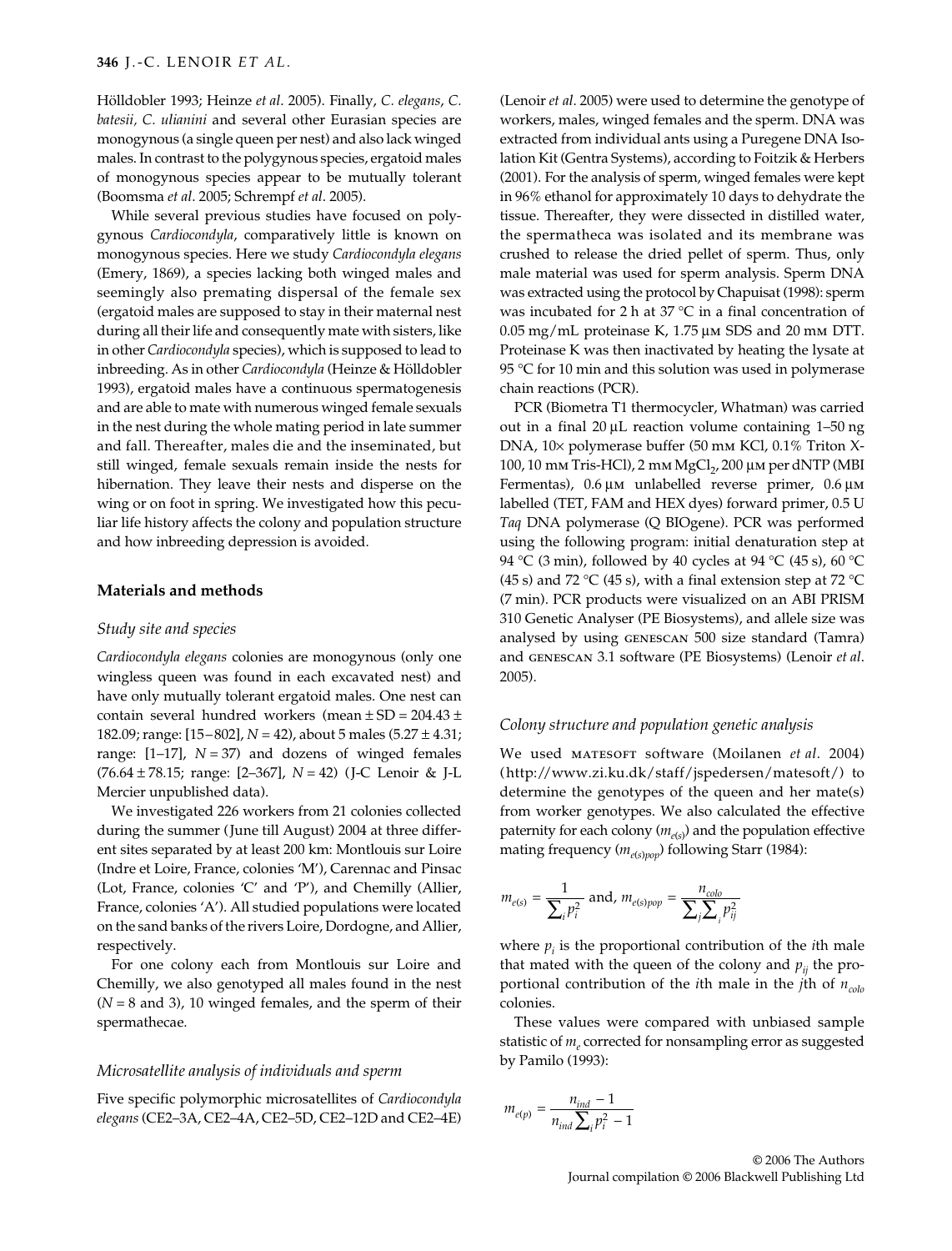where  $n_{ind}$  is the number of workers genotyped in the respective colony. Moreover, we adapted this correction to the population effective mating frequency  $m_{e(p)pop}$ , using the mean number of genotyped workers per colony:

$$
m_{e(p)pop} = \frac{n_{colo}(n_{ind} - 1)}{\sum_j n_{ind} \sum_i p_{ij}^2 - 1}
$$

We estimated 95% confidence intervals of  $m_{e(p)}$  and  $m_{e(p)pop}$ , using equation 9 of Tarpy & Nielsen (2002):

$$
\ln[95\% \text{ CI of } m_{e(p)}] = 0.643 - 1.101 \cdot \ln(n_{ind}) + 1.637 \cdot \ln(N)
$$

where *N* is the minimum number of patrilines obtained by MATESOFT.

When two males have identical genotypes, possible double mating cannot be detected, resulting in a nondetection error. The probability that two random males share the same genotype is given by  $\prod_l \sum_i p_i^2$ , where  $p_i$  is the population frequency of the *i*th allele at the *l*th locus (e.g. Boomsma & Ratnieks 1996). This probability becomes insignificant when several moderately polymorphic microsatellite markers are used (Chapuisat 1998).

Nevertheless, as inbreeding can cause a nondetection error because of identical male genotypes at all loci,  $m_e$  can be corrected for nonsampling error and nondetection error (JS Pedersen, see Schrempf *et al*. (2005)):

$$
m_{e,p} = \frac{1}{\frac{n_{ind} \sum_{i} p_{i}^{2} - 1}{n_{ind} - 1} \{1 - \prod_{l} [F_{IS} + (1 - F_{IS})(1 - H_{exp,l})]\}}
$$

where  $F_{\text{IS}}$  is the inbreeding coefficient and  $H_{\text{exp},l}$  is the expected heterozygosity at the *l*th locus in the absence of inbreeding (e.g. Lenoir *et al*. 2005 for *C. elegans*).

Due to limited samples for sperm-typing, queen mating frequencies were inferred from worker genotypes. Spermtyping was used to determine whether female sexuals and their mates were brothers and sisters, i.e. shared alleles derived from the colony's queen, or were unrelated.

Allele frequencies and relatedness *R* among nestmates were calculated using the software RELATEDNESS 5.00 by the method of Queller & Goodnight (1989). Colonies were weighted equally and the standard errors were obtained by jackknifing over colonies. Alien and native individuals were determined by comparing their genotypes to the inferred genotype of the colony queen. According to the haplodiploid reproductive system of ants, males with at least one allele at one locus that did not match the colony queen's inferred genotype were considered as alien males. Females with at least two alleles at one locus differing from the colony queen's inferred genotype were considered as alien females. As males are haploid, the number of alleles found by sperm amplification corresponds to the minimum number of the queen's mates. GDA 1.0 software

© 2006 The Authors Journal compilation © 2006 Blackwell Publishing Ltd (Lewis & Zaykin 2001) was applied to estimate *F* statistics with a three-level analysis according to the method of Weir & Cockerham (1984). The three levels are represented by individuals within the colony, colonies within subpopulations (corresponding to the three investigated sites) and subpopulations within the population. A comparison of pairs of genes within an individual with random genes within the subpopulation gives information on the amount of inbreeding due to nonrandom mating (in the following stated  $F_{\text{IS}}$ ), and differences of allele frequencies between subpopulations compared to random genes within the population give information on gene flow between the subpopulations (in the following referred to as  $F_{ST}$ ).

#### *Behavioural observations*

To determine whether colonies adopt alien sexuals, we introduced sexuals (8 males and 45 winged females) from three colonies from Montlouis sur Loire one by one into the foraging arena of 15 different colonies, which came from the same subpopulation (8 colonies) or from Carennac (7 colonies). The 'adopting' colonies had been kept in the laboratory for several days to 1 year and contained a minimum of 100 workers, about 30 winged females, 30 larvae, 1 queen, and no males.

Each sexual was introduced into the foraging arena of the 'adopting' laboratory colony and the behaviour of workers in contact with the foreign sexual was recorded for the first 5 min. Within this time, males usually have entered the nests and attempted copulations with female sexuals, and winged female sexuals have been bitten and stung by several workers. As several workers can interact simultaneously with the sexual, we always noted the most aggressive behaviour towards the sexual. An aggression index was calculated following Errard & Hefetz (1997) and Errard *et al*. (2003): 0, antennal contact; 1, mandibles opening; 2, biting; and 3, gaster flexion (stinging assay). The frequency and duration of each behaviour were registered using ETHOLOG 2.25 (Ottoni 2000) (http://www.ip.usp.br/ebottoni/EthoLog/ethohome.html). The overall aggression exhibited in each test was calculated as in Errard & Hefetz (1997) and Errard *et al*. (2003):

$$
\frac{\sum_{i=1}^{n} AI_i \cdot t_i}{T}
$$

where  $AI_i$  and  $t_i$  are the aggression index and the duration of each act, respectively, and *T* is the total interaction time defined as the total time during which the ants were in physical contact. The final success or failure of the adoption was also checked 3 h, 24 h and 72 h after the introduction of the sexuals.

Field observations were conducted during the reproductive period of *C. elegans* (from the end of July to the end of September) of 2003 and 2004 in Montlouis sur Loire in a 318-m2 area containing 330 nests, and more anecdotally in Carennac.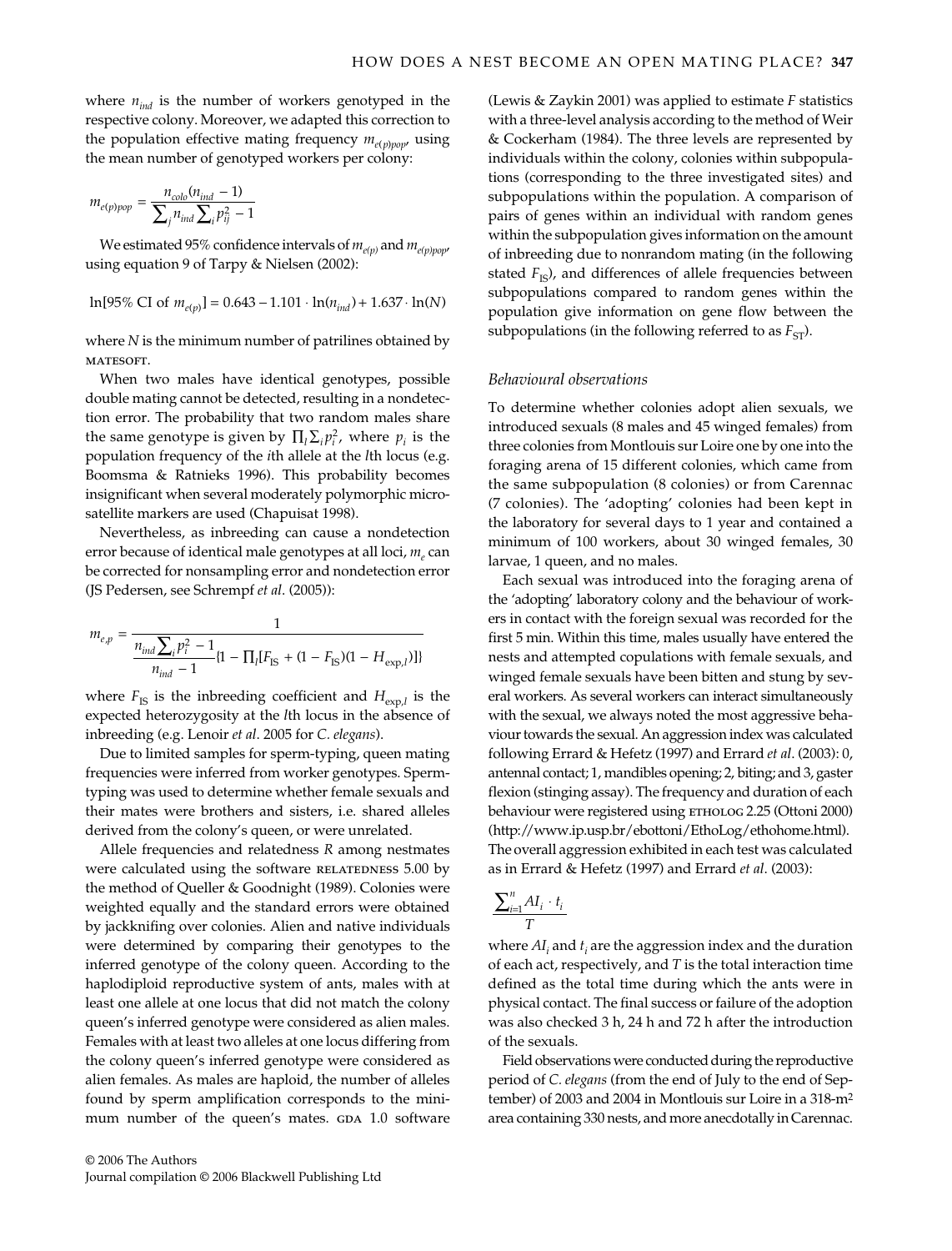**Table 1** *F* statistics for a total of 21 colonies computed with GDA (based on a three-level analysis; Weir & Cockerham 1984). Confidence intervals (95% CI) are based on 5000 bootstrapping repetitions. Values for *f* (comparison of pairs of genes within an individual with random genes within the colonies; zero or negative in case individuals of the colony are related),  $F_{\text{IS}}$  (comparison of pairs of genes within an individual with random genes within the subpopulation; positive in case of inbreeding due to nonrandom mating) and  $F_{ST}$  (subpopulation compared to whole population; positive in case of limited gene flow) are given.  $F_{ST}$  within subpopulations is taking the population substructure into account (colony within subpopulation; positive in case individuals are related)

|                                    |                             |                      | $F_{ST}$ |                                          |  |  |
|------------------------------------|-----------------------------|----------------------|----------|------------------------------------------|--|--|
| Locus                              |                             | $F_{\rm IS}$         | Within   | Between<br>subpopulations subpopulations |  |  |
| $CE2-3A$                           | $-0.1459$ 0.2921 0.3822     |                      |          | 0.1537                                   |  |  |
| $CE2-4A$                           | $-0.2919$ $0.2022$ $0.3825$ |                      |          | 0.1561                                   |  |  |
| $CE2-5D$                           |                             | 0.0345 0.6580 0.6457 |          | 0.5721                                   |  |  |
| $CE2-12D$                          | $-0.2197$ 0.5587 0.6382     |                      |          | 0.3056                                   |  |  |
| $CE2-4E$                           | $-0.3015$ 0.2013 0.3863     |                      |          | 0.1812                                   |  |  |
| Overall loci                       | $-0.2114$ $0.3732$ $0.4826$ |                      |          | 0.2650                                   |  |  |
| Upper 95% CI -0.1077 0.5413 0.5896 |                             |                      |          | 0.4226                                   |  |  |
| Lower 95% CI -0.2872 0.2184 0.3832 |                             |                      |          | 0.1607                                   |  |  |

## **Results**

### *Colony and population structure*

The three populations differed in allele frequencies. For example, alleles '123' and '125' of locus CE2–3A were found only in Indre et Loire, alleles '115' and '129' only at Dordogne, and alleles '105' and '113' only at Allier (Appendix). Consequently, the value of  $F_{ST}$  (allele frequency differences between subpopulations), is positive [0.265; 95% CI (0.1607–0.4226)], indicating limited gene flow between populations (Table 1).

In all investigated colonies*,* the genotype of the workers could be explained by a single mother queen. Only in a few colonies (C02, P03, A01, A02, A07), one or two genotyped workers appeared to be totally unrelated with the other workers of the colony and were removed from the analysis (sample sizes of less than 10 indicate that foreign workers were excluded). These workers most likely represent individual foragers that accidentally entered the wrong nest. The mean relatedness between workers of the colonies, not corrected for inbreeding effects, was  $0.43 \pm 0.06$ ,  $0.58 \pm 0.09$ , and  $0.36 \pm 0.1$ , respectively, for Montlouis sur Loire (M), Carennac plus Pinsac (C and P), and Chemilly (A). Over all subpopulations and over all loci, relatedness *R* is  $0.49 \pm 0.06$  (Table 2). The fact that workers of colonies are related is also expressed by negative values of *f* obtained by GDA, which are based on a comparison of individual genotypes with random genes within the colonies (Table 1).

The inbreeding coefficient is positive over all loci and its confidence interval does not overlap zero, indicating significant inbreeding (Table 1). The estimation of sib-mating frequency α from Pamilo (1985) or Suzuki & Iwasa (1980):  $F_{\text{IS}} = \alpha/(4 - 3\alpha)$  indicates that winged females mate in 70.4% of their copulations with a brother.

Mother queens were always multiple-mated, with at least 2–9 different mates (mean number of patrilines ± SD  $= 4.52 \pm 1.6$ ; Table 2). The chance that the genotypes of two random males that mate with the same female are identical (nondetection error) is 0.0004; thus, the probability to miss double mating is negligible. The mean population effective mating frequency (after Pamilo 1993) corrected for nonsampling error is  $4.37 \pm 1.65$ . Calculations, which do not take the nonsampling error into account, result in a lower number of patrilines (3.25), which is probably an underestimation. In contrast, corrections for inbreeding result in a high estimation of  $m_e$  (8.78  $\pm$  10.71), which seems to be an overestimation, mainly due to a few colonies, in which a very high number of patrilines was found in a limited number of workers (see Table 2 for all results).

The correlation between the minimum number of patrilines (*N*) and effective paternity ( $m_{e(p)}$ ) is positive and  ${\rm significant}$  (Spearman rank correlation,  $N = 21$ ,  $r_{\rm s} = 0.9194$ ,  $P = 0.001$ ). The mean number of males found in the colonies is not significantly different from the mean number of males that mate with a female (Mann–Whitney *U* test, *N* = 58, *U* = 354, *P* = 0.5733).

The comparative analysis of the genotypes of 11 males, 20 winged female sexuals and the sperm in their spermathecae indicates that colonies contain both, alien and native sexuals. Consequently, we found that female sexuals are inseminated by their brothers as well as by alien males (Table 3). The proportion of native and alien sexual individuals in Table 3A are for the two studied colonies and are not representative for the whole population. Table 3B provides data on native and alien sexuals as well as the genotype of sperm found in the spermatheca of young queens.

## *Aggression index and adoptions*

Workers were significantly more aggressive towards introduced female sexuals than towards males (Mann– Whitney *U* test, *N* = 53, *Z* = −2.8324, *P* = 0.0046) (Fig. 1). Whereas ergatoid males can enter alien nests (75% of the tested males were inside the nest of the adopting colony a few hours after introduction and tried to copulate with female sexuals), none of the female sexuals succeeded in entering the new nest. Moreover, 64% of them were killed within 24 h after introduction and 96% did not survive for more than 3 days. This aggressiveness of workers against female sexuals can be observed in queen-right colonies without own winged females, as well (J.-L. Mercier, unpublished data).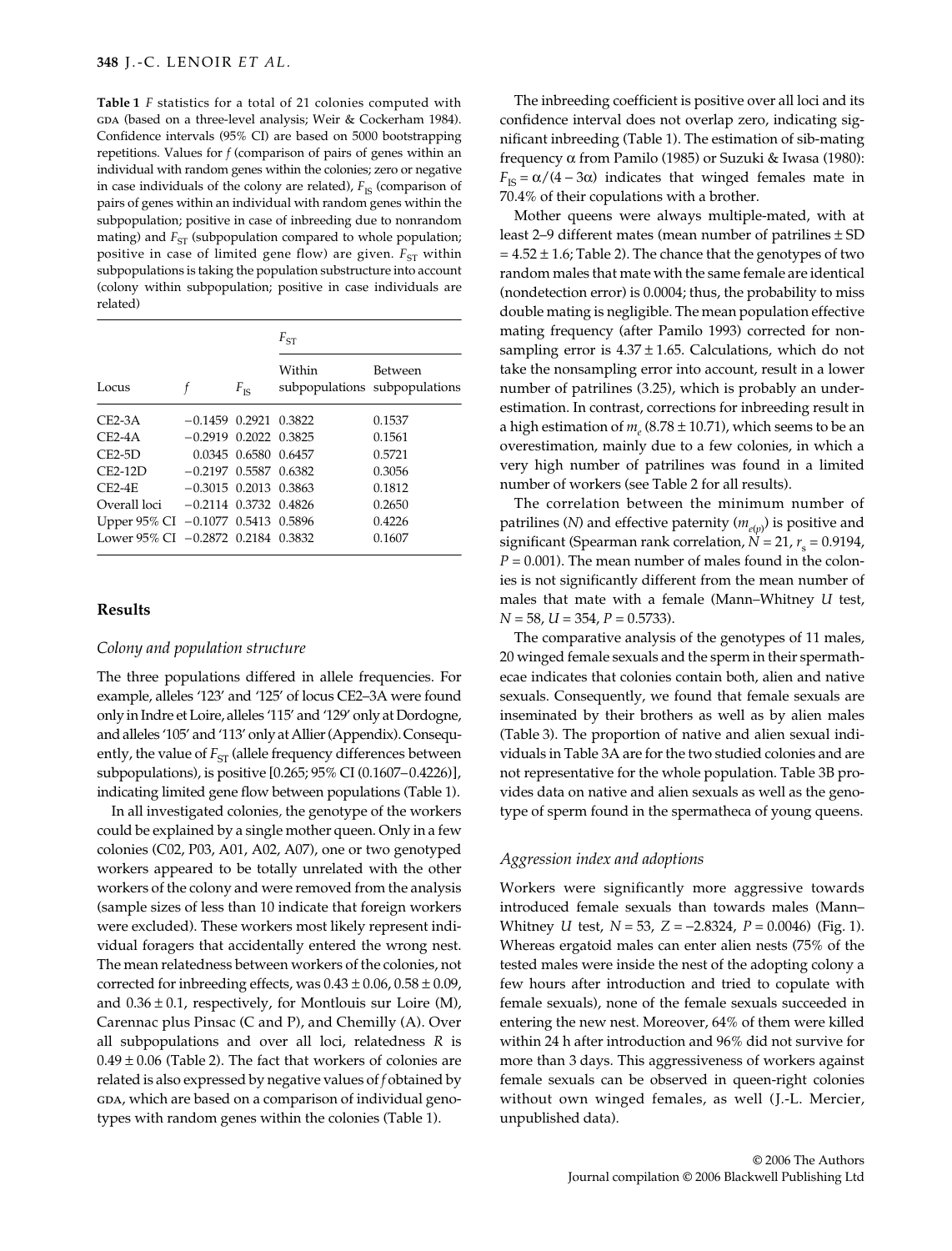**Table 2** Mating frequency and relatedness in colonies of *Cardiocondyla elegans*: colony name, number of colonies (*ncolo*), number of genotyped individuals (*nind*) per colony. Mating frequency was estimated based on the minimum number of patrilines (*N*). Effective paternity ( $m_{e(s)}$  and  $m_{e(s)pop}$ ) following Starr (1984),  $m_{e(p)}$  and  $m_{e(p)pop}$  corrected for nonsampling error following Pamilo (1993) with 95% confidence intervals, and  $m_{e}$ , corrected for nonsampling error and nondetection error due to inbreeding following Schrempf *et al.* (2005) are given, as well as the relatedness *R* with standard error from jackknifing and 95% confidence intervals (CI)

|                  |                  |                                 | Starr 1984           | Pamilo 1993; Tarpy<br>& Nielsen 2002 | Schrempf<br>et al. 2005 |                                 |           |        |
|------------------|------------------|---------------------------------|----------------------|--------------------------------------|-------------------------|---------------------------------|-----------|--------|
| Colony           | $n_{ind}$        | $N:$ minimum<br># of patrilines | $m_{e(s)}$           | $m_{e(p)} \pm 95\%$ CI               | $m_{e,p}$               | Relatedness<br>$\boldsymbol{R}$ | Jackknife | 95% CI |
| M01              | 10               | 5                               | 4.37                 | $6.98 \pm 2.10$                      | 7.81                    | 0.4634                          | 0.1611    | 0.4471 |
| M02              | 10               | 3                               | 2.95                 | $3.77 \pm 0.91$                      | 4.22                    | 0.4120                          | 0.1403    | 0.3894 |
| M <sub>03</sub>  | 10               | 3                               | 1.80                 | $1.98 \pm 0.91$                      | 2.21                    | 0.4872                          | 0.2278    | 0.6323 |
| M <sub>04</sub>  | 10               | $\overline{4}$                  | 3.37                 | $4.57 \pm 1.46$                      | 5.11                    | 0.6755                          | 0.1683    | 0.4673 |
| M05              | 10               | 5                               | 3.94                 | $5.85 \pm 2.10$                      | 6.55                    | 0.4897                          | 0.1351    | 0.3751 |
| M07              | 10               | 3                               | 1.61                 | $1.73 \pm 0.91$                      | 1.93                    | 0.2428                          | 0.1298    | 0.3603 |
| M34              | 10               | 3                               | 2.33                 | $2.74 \pm 0.91$                      | 3.06                    | 0.5431                          | 0.2569    | 0.7132 |
| M37              | 10               | 4                               | 3.90                 | $5.75 \pm 1.46$                      | 6.43                    | 0.0852                          | 0.1917    | 0.5320 |
| M38              | 26               | 7                               | 4.34                 | $4.87 \pm 1.01$                      | 5.45                    | 0.1071                          | 0.1093    | 0.3033 |
| CO1              | 10               | 5                               | 4.37                 | $6.98 \pm 2.10$                      | 7.81                    | 0.6047                          | 0.1436    | 0.3988 |
| CO <sub>2</sub>  | 9                | 3                               | 2.26                 | $2.68 \pm 1.02$                      | 3.00                    | 0.6349                          | 0.2017    | 0.5599 |
| CO <sub>3</sub>  | 10               | 4                               | 3.39                 | $4.62 \pm 1.46$                      | 5.16                    | 0.7829                          | 0.1593    | 0.4423 |
| CO <sub>4</sub>  | 10               | 4                               | 3.70                 | $5.29 \pm 1.46$                      | 5.92                    | 0.4698                          | 0.2331    | 0.6469 |
| C29              | 10               | 5                               | 3.65                 | $5.17 \pm 2.10$                      | 5.79                    | 0.6831                          | 0.0455    | 0.1263 |
| P01              | 10               | 6                               | 6.97                 | $20.74 \pm 2.83$                     | 23.20                   | 0.4773                          | 0.1271    | 0.3529 |
| P <sub>0</sub> 2 | 10               | 9                               | 8.33                 | $45.00 \pm 5.50$                     | 50.35                   | 0.2983                          | 0.2112    | 0.5862 |
| P <sub>0</sub> 3 | 9                | 5                               | 4.66                 | $8.58 \pm 2.36$                      | 9.60                    | 0.5365                          | 0.2840    | 0.7885 |
| A01              | 9                | 6                               | 5.79                 | $14.42 \pm 3.18$                     | 16.14                   | 0.2097                          | 0.2514    | 0.6980 |
| A02              | 9                | 4                               | 3.12                 | $4.24 \pm 1.64$                      | 4.75                    | 0.3824                          | 0.1473    | 0.4089 |
| A05              | 10               | $\overline{2}$                  | 1.98                 | $2.22 \pm 0.47$                      | 2.48                    | 0.6485                          | 0.2663    | 0.7394 |
| A07              | 8                | 5                               | 3.90                 | $6.65 \pm 2.69$                      | 7.44                    | 0.1030                          | 0.1261    | 0.3501 |
| $n_{colo} = 21$  | $10.76 \pm 4.90$ | $4.52 \pm 1.6$                  | $m_{e(s)pop}=3.25\,$ | $m_{e(p)pop}=4.37\pm1.65$            | $8.78 \pm 10.71$        | $0.49 \pm 0.06$                 |           |        |

#### *Field observation*

In the field, the worker behaviour is totally different. Aggression of workers against alien female sexuals has never been observed. Instead, workers were observed carrying winged female sexuals from one nest to another. Female sexuals were carried above the worker, with folded legs and antennae, liberated on the nest entrance, and entered the nest. This carrying behaviour is very frequent and was observed simultaneously during summer 2004 in the two locations of Montlouis sur Loire and Carennac. During a whole day of observation of nests in Montlouis sur Loire, workers were observed transporting females in a straight line from one colony to another 80-cm distant colony. A single winged female was carried from the first colony to the other each 4 min, from 10:00 am (soil  $T^{\circ} = 31.5 \text{ }^{\circ}C$ ) to 6.30 pm (soil  $T^{\circ} = 32 \text{ }^{\circ}C$ ; max  $T^{\circ}$  during the day =  $45^{\circ}$ C). Thus, during this day, dozens of females had switched from the first nest to the second one. At the same time, the first nest received some females from other locations. This high activity of exchange of female sexuals seems to differ between days and nests.

## **Discussion**

The genetic structure of the colonies of *Cardiocondyla elegans*, in accordance with our field data, confirms that this species is strictly monogynous. With the exception of one or two alien workers in five colonies, nestmate workers are usually offspring of a single queen and several males  $(4.52 \pm 1.6$  patrilines). The real number of males that mated with the mother queen varied from 2 to 9 and was strongly correlated with effective paternity ( $m_{e(p)pop} = 4.37 \pm 1.65$ ). This means that the males that inseminated the queen contribute almost equally to the offspring. We like to point out that more than six patrilines were found in three colonies by genotyping only nine or 10 workers (colonies P01, P02 and A01; Table 2), resulting in unrealistically high estimates for  $m_{e(n)}$  and  $m_{e(n)}$  (values given in italics in Table 2). Although queens might mate with a large number of males (some *C. elegans* nests contain up to 17 ergatoid males), the genotyped workers might also have been offspring of multiple related queens. Dead queens may be replaced by one of the winged females of the colony (A. Schrempf & J. Heinze, unpublished data; J.-C. Lenoir & J.-L. Mercier,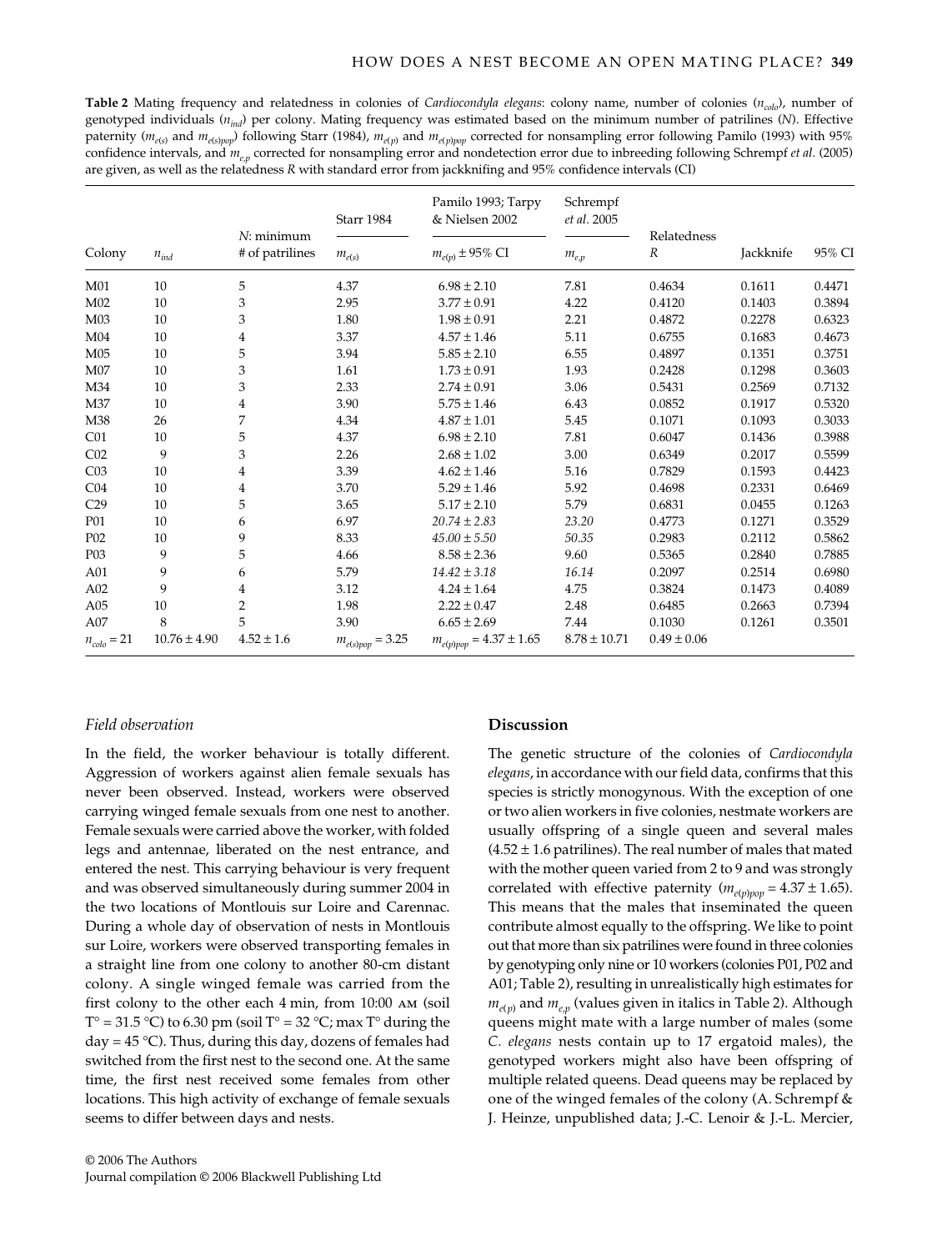## **350** J.-C. LENOIR *ET AL.*

A

**Table 3** (A) Proportion (and full number) of native and alien sexuals found in two *Cardiocondyla elegans* nests (M38 — Indre et Loire, A01 — Allier). The sperm in the spermatheca of winged female sexuals was genotyped to determine if they had mated with males from the nest where they were found (natives) or alien males. The sperm of seven female sexuals from colony A01 could not been genotyped because of technical problems. Of the remaining three, all had mated with native males and the spermatheca of one female in addition contained sperm from at least one alien male. (B) Genotypes of some female sexuals (native/alien) found in colony M38 and their mates. Alleles, which are incompatible with the resident queen's genotype, are given in bold

|                                                                          | Winged females<br>Males                               |             |            | Spermatozoids (native/alien) |                    |           |          |  |  |
|--------------------------------------------------------------------------|-------------------------------------------------------|-------------|------------|------------------------------|--------------------|-----------|----------|--|--|
| M38<br>Native                                                            |                                                       | $100\%$ (3) | $60\%$ (6) |                              | $50\%/50\%$ (3/3)  |           |          |  |  |
|                                                                          | Alien                                                 | $40\%$ (4)  |            |                              | $25\%/75\%$ (1/3)  |           |          |  |  |
| A01                                                                      | Native                                                | $75\%$ (6)  | $0\%$      |                              |                    |           |          |  |  |
|                                                                          | Alien<br>$25\%$ (2)<br>$100\%$ (10)                   |             |            |                              | $100\%/33\%$ (3/1) |           |          |  |  |
| B                                                                        |                                                       |             |            |                              |                    |           |          |  |  |
| Locus                                                                    |                                                       |             | $CE2-3A$   | $CE2-4A$                     | $CE2-5D$           | $CE2-12D$ | $CE2-4E$ |  |  |
| Queen genotype of the colony M38 (inferred from the genotype of workers) |                                                       |             | 119/121    | 184/186                      | 208/210            | 136/138   | 139/145  |  |  |
| Native female                                                            |                                                       |             |            | 184/184                      | 208/210            | 138/138   | 145/145  |  |  |
| Alleles found after sperm amplification: native males                    |                                                       |             |            | 186                          | 208                | 136/138   | 145      |  |  |
| Native female                                                            |                                                       |             |            | 184/186                      | 208/210            | 136/138   | 145/145  |  |  |
| Alleles found after sperm amplification: alien males                     |                                                       |             |            | 184/186                      | 208/210            | 138       | 143      |  |  |
| Alien female                                                             |                                                       |             |            | 186/186                      | 208/210            | 136/138   | 143/157  |  |  |
|                                                                          | Alleles found after sperm amplification: native males |             | 119/121    | 184/186                      | 208/210            | 138       | 145      |  |  |
| Alien female                                                             |                                                       |             |            | 184/184                      | 208/210            | 136/138   | 143/157  |  |  |
| Alleles found after sperm amplification: alien males                     |                                                       |             |            | 186                          | 208                | 138       | 143      |  |  |



**Fig. 1** Aggression index of workers against introduced alien sexuals (number of introduced sexuals in brackets). Significant differences are indicated by different letters.

unpublished data), which are mainly its daughters and thus share the same alleles. Thus, even if the genotypes of the workers can be explained by a single queen, in a few cases two or more queens might have contributed one after the other to the worker offspring. This phenomenon could lead to an overestimation of the number of patrilines in some colonies. Future genetic studies on *C. elegans* will therefore have to use a significantly increased number of workers. According to equation 8 in Tarpy & Nielsen (2002), sample size for the study of *C. elegans* should be larger than 17 individuals per colony. Nevertheless, except for the colonies mentioned above, the small difference between  $m_{e(s)}$  and  $m_{e(p)}$  indicates that the sampling error had no strong influence on the results (Tarpy & Nielsen 2002).

Multiple-mated mother queens produce colonies with an average worker relatedness of about 0.5 (Table 2). The positive inbreeding coefficient indicates that sexuals copulate with relatives in 70% of the copulations, and thus about one-third of all matings involve unrelated partners. This is surprising, given that ergatoid males have long been considered to stay and mate inside their natal nests because of their winglessness and yellowish colouration (e.g. Forel 1892), and female sexuals found in the nests before spring dispersal were always mated. However, our genetic data show that colonies may adopt both alien males and alien female sexuals, which guarantees a certain degree of outbreeding (Table 3A: even if no alien male was detected in colony M38, half of the native females had sperm from alien males in their spermathecae). Although these results are based only on a small sample, they nevertheless reveal the same phenomenon in two independent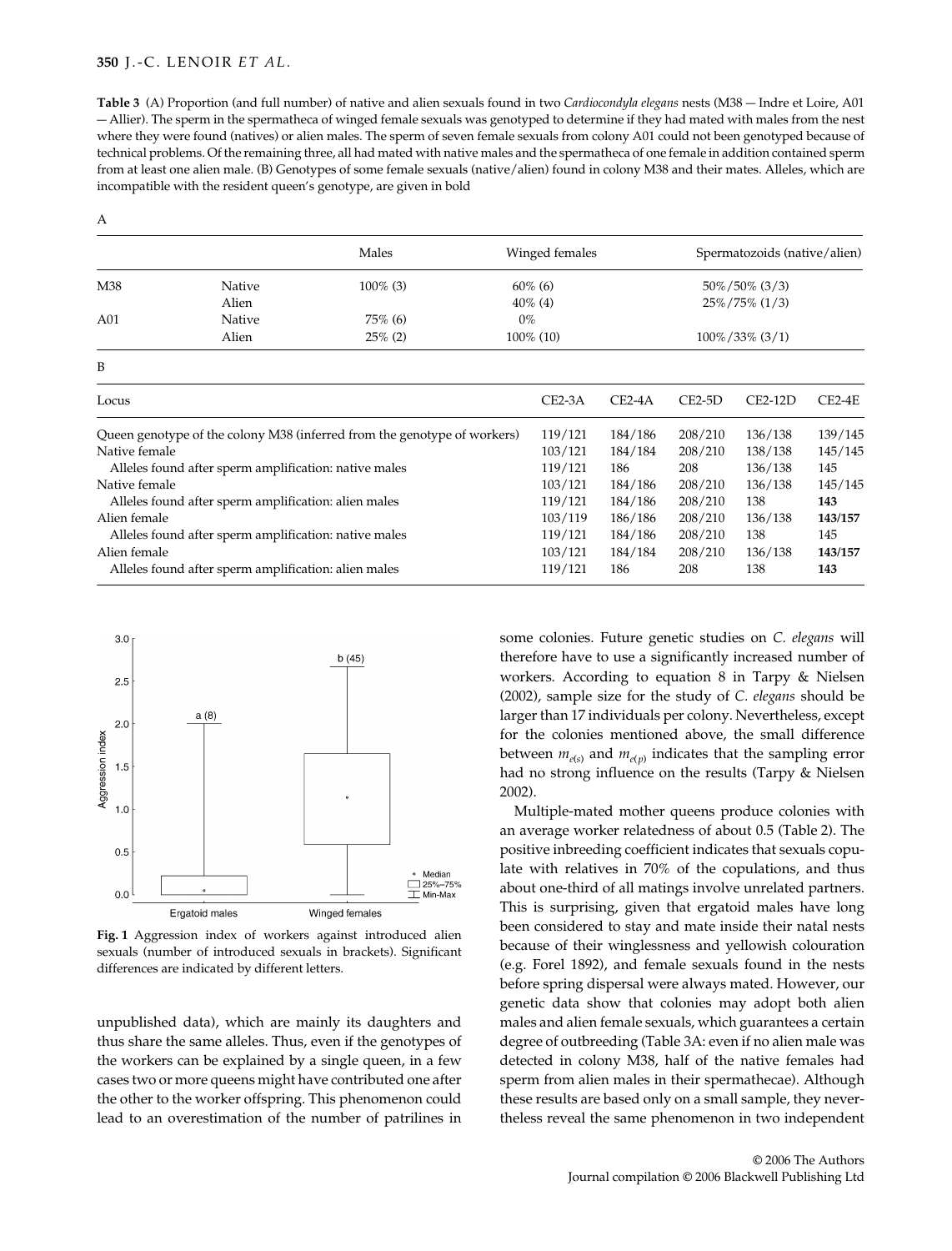populations. Studies with a larger number of genotyped sexuals are needed for a full understanding of the reproductive strategies and the frequency of the adoption of alien sexuals in this species.

The presence of foreign female sexuals in a nest is surprising because in laboratory tests they were attacked by workers and not allowed to enter (Fig. 1). In contrast, workers were frequently observed to carry winged female sexuals from one nest to another in the field. We are at present not able to determine whether workers carry related female sexuals from their own colony to another one or whether they are capturing female sexuals from an alien colony and are bringing them back to their own. Whatever the direction of female trading, it appears to be sufficient to help female sexuals to enter nests containing unrelated males and workers.

The presence of unrelated males in a colony is more easily explained because workers do not behave aggressively towards alien males (Fig. 1). Indeed, the adoption of alien males is common in ant species with mating inside the nests (Peeters 1991; Passera & Keller 1994). In the field, a few *C. elegans* males have been seen walking outside the nest (three observations), but male dispersal is probably difficult to observe due to their yellowish colouration, and not very efficient because of high soil temperature, possible desiccation (males carry less than one-third of the quantity of cuticular hydrocarbons of workers) and potential predation by the spider *Dyctina bicolor* (unpublished data). Workers carrying males have occasionally been seen at the end of the reproductive period (late September or October), but males were usually carried away from a nest and discarded, probably similar to the expulsion of supernumerary males from the hives of honey bees before winter (Morse *et al*. 1967; Free & Williams 1975; Page & Peng 2001).

In contrast, the exchange of individuals between neighbouring nests is commonly known from polydomous ant species. In such cases, monogynous colonies inhabit several queenless satellite nests surrounding a queenright nest. Contrary, in *C. elegans*, all excavated nests were headed by a single queen and all workers of a nest were offspring of a single queen. Thus, different colonies are involved in the exchange of sexuals in this species.

The presence of many sexual intruders increases the gene flow in the population, lowers nest-mate relatedness and counteracts the negative effects of inbreeding. Workers might develop a bet-hedging strategy and benefit from displacing some of their sexual sisters from their own nest, because of the high colony mortality in winter. Each year during the winter period, the temperature inside the nest decreases to less than 5 °C, nests are inundated and buried by soil, and about 40% of the nests perish (Lenoir *et al*. in preparation). Dispersing sisters to other nests could permit the survival of one's genetic lineage in case the own nest is

destroyed in winter. To determine the direction of carrying and the relations between nests that exchange females, we will in the future attempt to genotype the carrying worker and the carried winged females as well as investigate the genetic structure of the two nests that exchange females. In addition, the real proportion of alien sexuals hosted by a colony will be investigated in detail.

Partial sib-mating and premating dispersal of wingless males and female sexuals probably characterizes the reproductive behaviour also of other monogynous species of *Cardiocondyla*. For example, Schrempf *et al*. (2005) indicate that female sexuals of *Cardiocondyla batesii* mate in their maternal nests before dispersing on foot (Heinze *et al*. 2002), but that one-fifth of all matings involve unrelated partners. Active displacement of female sexuals by workers and male dispersal can probably explain this fact.

The presence of foreign sexuals in a nest is puzzling: why do the workers take care of winged females that may be totally unrelated to them, both by the genotype of the female sexual as well as by the genotype of the sperm they are storing? Workers presumably benefit from adopting alien sexuals in that it leads to outbreeding of their sexual brothers and sisters, and thus helps to avoid the possible negative effects of inbreeding. These advantages might outweigh the cost of occasionally caring for an alien queen that has mated with an alien male. Furthermore, the low aggressiveness of workers against foreign sexuals inside the nest probably also comes from the fact that workers can no longer distinguish sexual sisters from foreign female sexuals after the latter have obtained the gestalt odour of the colony. The nest entrance then becomes the key point for workers to discriminate between females that are tolerated inside the nest and females to be rejected. Additional behavioural tests, such as introducing a female sexual together with native females into the nest or disturbing a nest and introducing an alien winged female when the nest reorganizes, could probably answer the question. That the 'adopting' colonies in our experiment did not contain males could also have biased worker behaviour. As males occur only in low numbers and sexuals do not develop in laboratory nests, it will be difficult to conduct similar experiments with colonies that house several males.

Our study also points out an interesting aspect of local mate competition. Whereas colonies of many other species of *Cardiocondyla* contain only a few, highly aggressive ergatoid males that fight for access to the female sexuals, nests of *C. elegans* and other monogynous species can accommodate numerous ergatoid males  $(= 5.27 \pm 4.31)$ ; see also Arnoldi 1926 for *C. stambuloffii*; Marikovsky & Yakushkin 1974 for *C. ulianini*, Schrempf *et al*. 2005 for *C. batesii*). The mean number of males present in colonies of *C. elegans* matches the mean number of males that mate with a queen  $(4.52 \pm 1.6)$ , suggesting that all males have equal access to the females sexuals. Males mating with the same female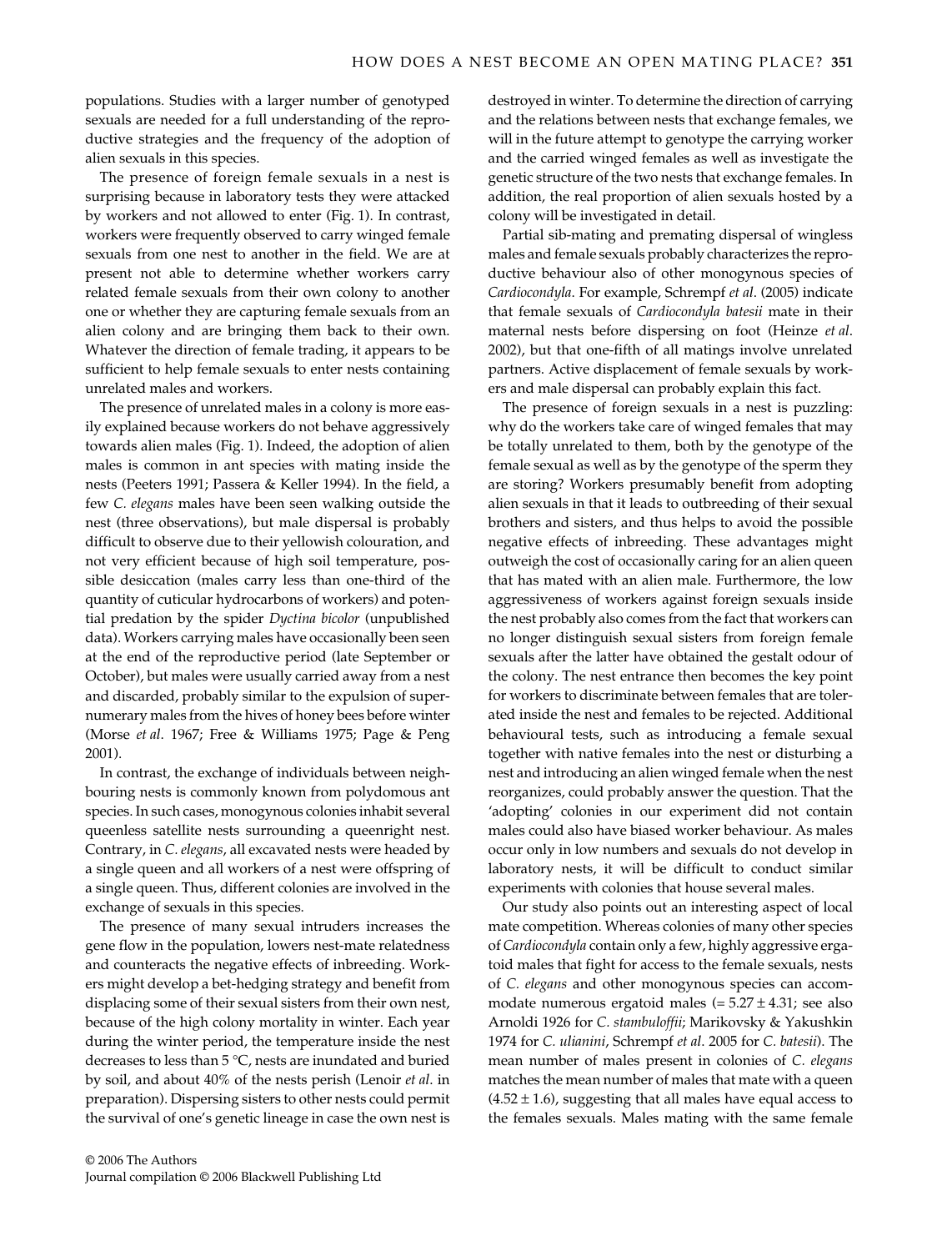sexual participate equally in its offspring. Fighting among males has not been observed and the match between effective paternity and the observed number of patrilines suggests that sperm competition is absent or low. *C. elegans* therefore appears to have returned to the seemingly peaceful mating system of other ant genera. Nests are probably too large in terms of space and number of workers, and harbour too many female sexuals for males being able to monopolize a harem (sex ratio:  $0.91 \pm 0.07$ ,  $N = 34$ ). Furthermore, males can probably avoid competition when male numbers are too high by dispersing to other nests.

## **Acknowledgements**

We thank A. F. G. Bourke, P. D'Ettorre and the anonymous referees, for their comments on the manuscript. Our research was supported by Deutsche Forschungsgemeinschaft (He 1623/12) and the project-based personnel exchange program PROCOPE by DAAD and EGIDE.

## **References**

- Andersson N (1994) *Sexual Selection*. Princeton University Press, Princeton, New Jersey.
- Arnoldi KW (1926) Studien über die Variabilität der Ameisen. I. Die ökologische und die Familienvariabilität von *Cardiocondyla stambulowi For*. *Zeitschrift für Morphologie und Ökologie der Tiere*, **7**, 254–278.
- Boomsma JJ, Baer B, Heinze J (2005) The evolution of male traits in social insects. *Annual Review of Entolomogy*, **50**, 395–420.
- Boomsma JJ, Ratnieks FLW (1996) Paternity in eusocial hymenoptera. *Philosophical Transactions of the Royal Society of London*. *Series B, Biological Sciences*, **351**, 947–975.
- Chapuisat M (1998) Mating frequency of ant queen with alternative dispersal strategies, as revealed by microsatellite analysis of sperm. *Molecular Ecology*, **7**, 1097–1105.
- Cook JM, Compton SG, Herre EA, West SA (1997) Alternative mating tactics and extreme male dimorphism in fig wasps. *Proceedings of the Royal Society of London*. *Series B, Biological Sciences*, **264**, 747–754.
- Cremer S, Heinze J (2003) Stress grows wings: environmental induction of winged dispersal males in *Cardiocondyla* ants. *Current Biology*, **13**, 219–223.
- Cremer S, Lautenschläger B, Heinze J (2002a) A traditional stage between the ergatoid and winged male morph in the ant *Cardiocondyla obscurior*. *Insectes Sociaux*, **49**, 221–228.
- Cremer S, Matthew FS, Heinze J (2002b) Male ants disguised by the queen's bouquet. *Nature*, **419**, 897.
- Danforth BN (1991) The morphology and behavior of dimorphic males in *Perdita portalis* (Hymenoptera: Andrenidae). *Behavioral Ecology and Sociobiology*, **29**, 235–247.
- Danforth BN, Desjardins CA (1999) Male dimorphism in *Perdita portalis*(Hymenoptera, Andrenidae) has arisen from preexisting allometric patterns. *Insectes Sociaux*, **46**, 18–28.
- Danforth BN, Neff JL (1992) Male polymorphism and polyethism in *Perdita texana* (Hymenoptera: Andrenidae). *Annals of the Entomological Society of America*, **85**, 616–626.
- Errard C, Hefetz A (1997) Label familiarity and discriminatory ability of ants reared in mixed groups. *Insectes Sociaux*, **44**, 189–198.
- Errard C, Ipinza Regla J, Hefetz A (2003) Interspecific recognition in Chilean parabiotic ant species. *Insectes Sociaux*, **50**, 268–273.
- Foitzik S, Herbers J (2001) Colony structure of a slavemaking ant. 1. Intracolony relatedness, worker reproduction, and polydomy. *Evolution*, **55**, 307–315.
- Forel A (1892) Die Ameisenfauna Bulgariens. *Verhandlungen der Kaiserlich-Königlich Zoologisch-Botanischen Gesellschaft in Wien*, **42**, 305–318.
- Free JB, Williams IH (1975) Factors determining the rearing and rejection of drones by the honeybee colony. *Animal Behaviour*, **23**, 650–675.
- Hamilton WD (1979) Wingless and fighting males in fig wasps and other insects. In: *Sexual Selection and Reproductive Competition in Insects* (eds Blum MS, Blum NA), pp. 167–220. New York Academic Press, New York.
- Heinze J, Hölldobler B (1993) Fighting for a harem of queen: physiology of reproduction in *Cardioncondyla* male ants. *Proceedings of the National Academy of Sciences, USA*, **90**, 8412–8414.
- Heinze J, Hölldobler B, Yamauchi K (1998) Male competition in *Cardiocondyla* ants. *Behavioral Ecology and Sociobiology*, **42**, 239–246.
- Heinze J, Schrempf A, Seifert B, Tinaut A (2002) Queen morphology and dispersal tactics in the ant *Cardiocondyla batesii*. *Insectes Sociaux*, **49**, 129–132.
- Heinze J, Trindl A, Seifert B, Yamauchi K (2005) Evolution of male morphology in the ant genus *Cardiocondyla*. *Molecular Phylogenetics and Evolution*, **37**, 278–288.
- Kinomura K, Yamauchi K (1987) Fighting and mating behavior of dimorphic male in the ant *Cardiocondyla wroughtoni*. *Journal of Ethology*, **5**, 75–81.
- Kukuk PF, Schwarz M (1988) Macrocephalic male bees as functional reproductives and probable guards. *Pan-Pacific Entomologist*, **64**, 131–137.
- Lenoir J-C, Schrempf A, Lenoir A, Heinze J, Mercier J-L (2005) Five polymorphic microsatellite markers for the study of *Cardiocondyla elegans* (Hymenoptera: Myrmicinae). *Molecular Ecology Notes*, **5**, 565–566.
- Lewis PO, Zaykin D (2001) *GDA (Genetic Data Analysis): Computer Program for the Analysis of Allelic Data, Version 1*.*0*. Free program distributed by the authors over the internet. http://hydrodictyon.eeb.uconn.edu/people/plewis/software.php.
- Marikovsky PI, Yakushkin VT (1974) The ant *Cardiocondyla uljanini* Em., 1889 and the systematic status of the '*Xenometra* parasitic ant'. *Izvestia Akademii Nauk Kazakhskoi SSR, Seriya Biologicheskaya*, **3**, 57–62.
- Moilanen A, Sundström L, Pedersen JS (2004) matesoft: a program for deducing parental genotypes and estimating mating system statistics in haplodiploid species. *Molecular Ecology Notes*, **4**, 795–797.
- Morse RA, Strang GE, Nowakowski J (1967) Fall death rates of drone honey bee. *Journal of Economic Entomology*, **60**, 1198–1202.
- Ottoni EB (2000) ETHOLOG  $2.2 a$  tool for the transcription and timing of behavior observation sessions. *Behavior Research Methods, Instruments and Computers*, **32**, 446–449.
- Page RE, Peng CY-S (2001) Aging and development in social insects with emphasis on the honey bee, *Apis mellifera* L. *Experimental Gerontology*, **36**, 695–711.
- Pamilo P (1985) Effect of inbreeding on genetic relatedness. *Hereditas*, **103**, 195–200.
- Pamilo P (1993) Polyandry and allele frequency differences between the sexes in the ant *Formica aquilonia*. *Heredity*, **70**, 472–480.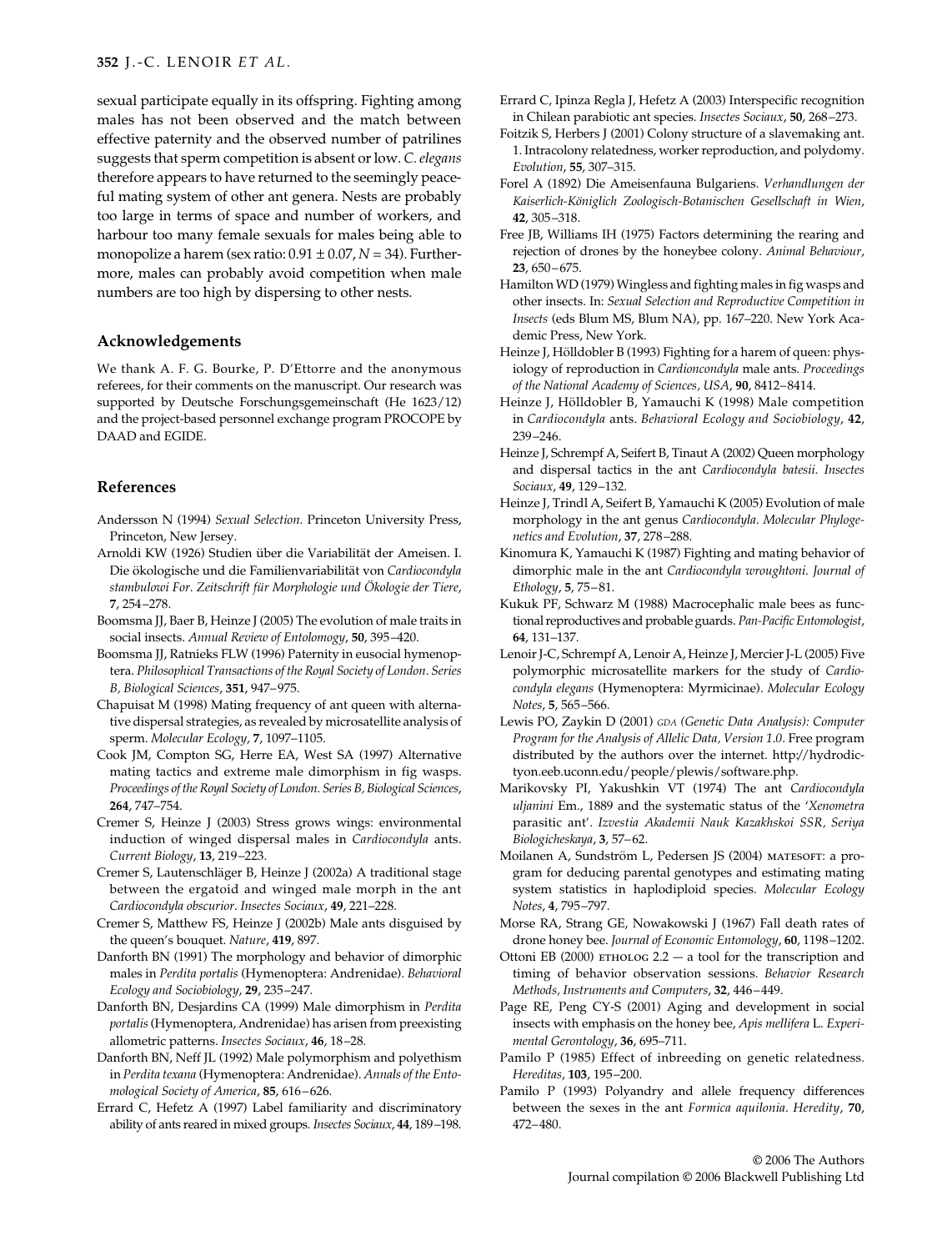- Passera L, Keller L (1994) Mate availability and male dispersal in the Argentine ant *Linepithema humile* (Mayr). *Animal Behaviour*, **48**, 361–369.
- Peeters CP (1991) The occurrence of sexual reproduction among ant workers. *Biological Journal of the Linnean Society*, **44**, 141–152.
- Queller DC, Goodnight KF (1989) Estimating relatedness using genetic markers. *Evolution*, **43**, 258–275.
- Schrempf A, Reber C, Tinaut A, Heinze J (2005) Inbreeding and local mate competition in the ant *Cardiocondyla batesii*. *Behavioral Ecology and Sociobiology*, **57**, 502–510.
- Starr CK (1984) Sperm competition, kinship, and sociality in the aculeate Hymenoptera. In: *Sperm Competition and the Evolution of Animal Mating Systems* (ed. Smith RL), pp. 427–464. Academic Press, Orlando, Florida.
- Stuart RJ, Francoeur A, Loiselle R (1987) Lethal fighting among dimorphic males of the ant, *Cardiocondyla wroughtonii*. *Naturwissenschaften*, **74**, 548–549.
- Suzuki Y, Iwasa Y (1980) A sex ratio theory or gregarious parasitoids. *Researches on Population Ecology*, **11**, 366–382.
- Tarpy DR, Nielsen DI (2002) Sampling error, effective paternity, and estimating the genetic structure of honey bee colonies (Hymenoptera: Apidae). *Annals of the Entomological Society of America*, **95**, 513–528.
- Weir BS, Cockerham CC (1984) Estimating *F* statistics for the analysis of population structure. *Evolution*, **38**, 1358–1370.
- Yamauchi K, Kimura Y, Corbara B, Kinomura K, Tsuji K (1996) Dimorphic ergatoid males and their reproductive behavior in the ponerine ant *Hypoponera bondroiti*. *Insectes Sociaux*, **43**, 119–130.

Jean-Christophe Lenoir is a Ph.D. working with Professor Alain Lenoir and Dr. Jean-Luc Mercier at the Institut de Recherche sur la Biologie de l'Insecte (University of Tours). Their research interests are behaviour and genetic in a reproductive context, nestmate recognition and conservation in ants. Alexandra Schrempf is postdoc in the chair 'Evolution, Behaviour and Genetics' of Regensburg University, headed by Professor Jürgen Heinze. Their main interest is the evolution of life histories and reproductive tactics in ants.